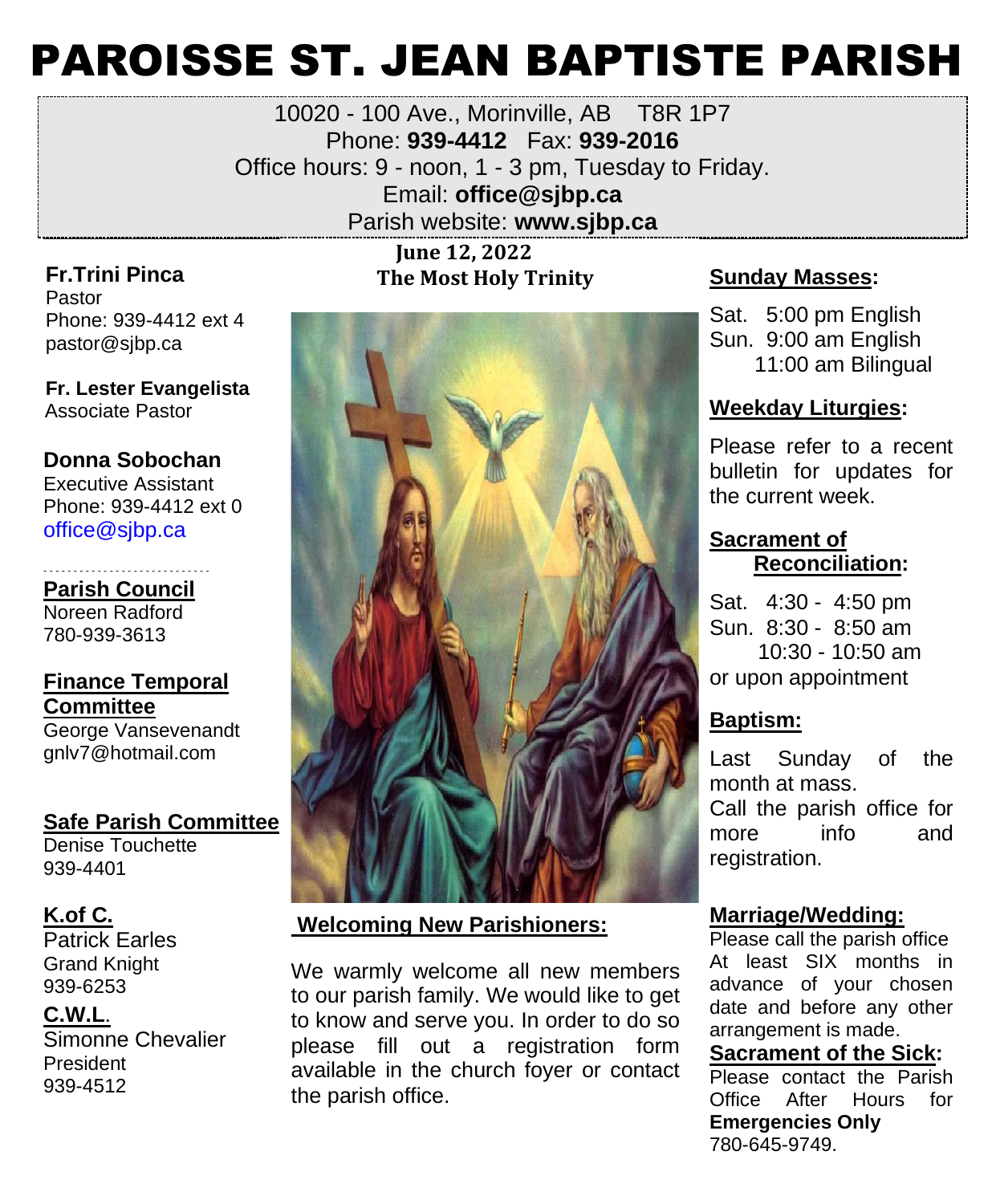#### **SOLEMNITY of the BLESSED TRINITY**

Today we celebrate the [Solemnity of the Holy Trinity,](https://www.google.com/url?q=https%3A%2F%2Fsites.google.com%2Fview%2Fpopefrancishomilies%2Ftrinity&sa=D&sntz=1&usg=AOvVaw1bUEKdDms0TQP_ALC6sDWP) which leads us to contemplate and worship the divine life of the Father, the Son and the Holy Spirit: a life of communion and perfect love, origin and aim of all the universe and of every creature: God. We also recognize in the Trinity the model for the Church, in which we are called to love each other as Jesus loved us. And love is the concrete sign that demonstrates faith in God the Father, Son and Holy Spirit. And love is the badge of the Christian, as Jesus told us: "By this all men will know that you are my disciples, if you have love for one another" (Jn 13:35). It's a contradiction to think of Christians who hate. It's a contradiction. And the devil always seeks this: to make us hate, because he's always a troublemaker; he doesn't know love; God is love! Pope Francis

#### **GIFT and RELIGIOUS MEMORABILIA**

Our CWL has invited a member from CWL Legal to bring some items from their inventory so that we are aware of what they have, when looking for gift ideas. Let us support our neighboring parish initiatives where we can. The past president Bernice Montpetit will be with us this weekend for the display of Legal CWL gift cabinet. \_\_\_\_\_\_\_\_\_\_\_\_\_\_\_\_\_\_\_\_\_\_\_\_\_\_\_\_\_\_\_\_\_\_\_\_\_\_\_\_\_\_\_\_\_\_\_\_\_\_\_\_\_\_\_\_\_\_\_\_\_\_\_\_\_\_\_\_\_\_\_\_\_\_\_\_\_\_\_\_\_\_\_\_\_\_\_\_\_\_\_\_\_\_\_\_\_\_\_\_\_\_\_\_\_\_\_\_\_\_\_\_\_\_\_\_\_\_\_\_\_\_\_\_\_\_\_\_\_\_\_\_\_\_\_\_\_\_\_\_\_\_\_\_\_\_\_\_\_\_\_\_\_\_\_\_\_\_\_\_\_\_\_\_\_\_\_\_\_\_\_\_\_\_\_\_\_\_\_\_\_\_\_\_\_\_\_\_\_\_\_\_\_\_\_\_\_\_\_\_\_\_\_\_\_\_\_\_\_\_\_\_\_\_\_\_\_\_\_\_\_\_\_\_\_\_\_\_\_\_\_\_\_\_\_\_\_\_\_\_\_\_\_\_\_\_\_\_\_\_\_\_\_\_\_\_\_\_\_\_\_\_\_\_\_\_\_\_\_\_\_\_\_\_\_\_\_\_\_\_\_\_\_\_\_\_\_\_\_\_\_\_\_\_\_\_\_\_\_\_\_\_\_\_\_\_\_\_\_\_

#### MEMORIAL MASS June 30,2022 *(Grotto)*

This coming June 30 will be a year since our beloved Church was destroyed by fire. We are inviting everyone that there will be a memorial mass at 7:00 PM at the Grotto of the Blessed Mary by the rectory. Please bring your own lawn chairs and possible umbrella if it rains.

\_\_\_\_\_\_\_\_\_\_\_\_\_\_\_\_\_\_\_\_\_\_\_\_\_\_\_\_\_\_\_\_\_\_\_\_\_\_\_\_\_\_\_\_\_\_\_\_\_\_\_\_\_\_\_\_\_\_\_\_\_\_\_\_\_\_\_\_\_\_\_\_\_\_\_\_\_\_\_\_\_\_\_\_\_\_\_\_\_\_\_\_\_\_\_\_\_\_\_\_\_\_\_\_\_\_\_\_\_\_\_\_\_\_\_\_\_\_\_\_\_\_\_\_\_\_\_\_\_\_\_\_\_\_\_\_\_\_\_\_\_\_\_\_\_\_\_\_\_\_\_\_\_\_\_\_\_\_\_\_\_\_\_\_\_\_\_\_\_\_\_\_\_\_\_\_\_\_\_\_\_\_\_\_\_\_\_\_\_\_\_\_\_\_\_\_\_\_\_\_\_\_\_\_\_\_\_\_\_\_\_\_\_\_\_\_\_\_\_\_\_\_\_\_\_\_\_\_\_\_\_\_\_\_\_\_\_\_\_\_\_\_\_\_\_\_\_\_\_\_\_\_\_\_\_\_\_\_\_\_\_\_\_\_\_\_\_\_\_\_\_\_\_\_\_\_\_\_\_\_\_\_\_\_\_\_\_\_\_\_\_\_\_\_\_\_\_\_\_\_\_\_\_\_\_\_\_\_\_\_

#### "Father's Day & Volunteer Appreciation Day"

All families are welcome for St. Jean Baptiste Family BBQ following 10 am Mass on Sunday June 19<sup>th</sup>. Please note that there will only be one Mass on this day.

During Mass, Father Trini will bless the AMAZING Father's on this special day. After Mass Fr. Trini will acknowledging the great work of the **oglunteers of our parish.** We will be attempting to capture all who have given of themselves, but if someone is missed on this day, please be assured that they will be recognized at a later date.

After recognition of volunteers, there will be a barbeque hosted by the St. Jean Baptiste Parish council and the Knights of Columbus. In order to provide sufficient food, we are requesting that people pre-register for this event. There is a BBQ and volunteer sign up sheet located at the back please RSVP for this event. "Deadline is June 12th this will be a no cost event, but donations are welcome. \_\_\_\_\_\_\_\_\_\_\_\_\_\_\_\_\_\_\_\_\_\_\_

#### New Building Fund

As we move forward towards the rebuilding of St. Jean Baptiste parish, we will be updating on the amount donated for the rebuilding of the Church. As of June 5, 2022, the amount donated is \$97,778.73. Thank you for your continuous support **ANNA** 

### Children's Liturgy

We are back in having the Sunday Liturgy for Children. It will be available on Sunday's during the 11:00 am Mass until the end of June. We are inviting our young families to bring their children so that they can avail this catechism. We express our gratitude to all our volunteers from the Sunday Liturgy for children.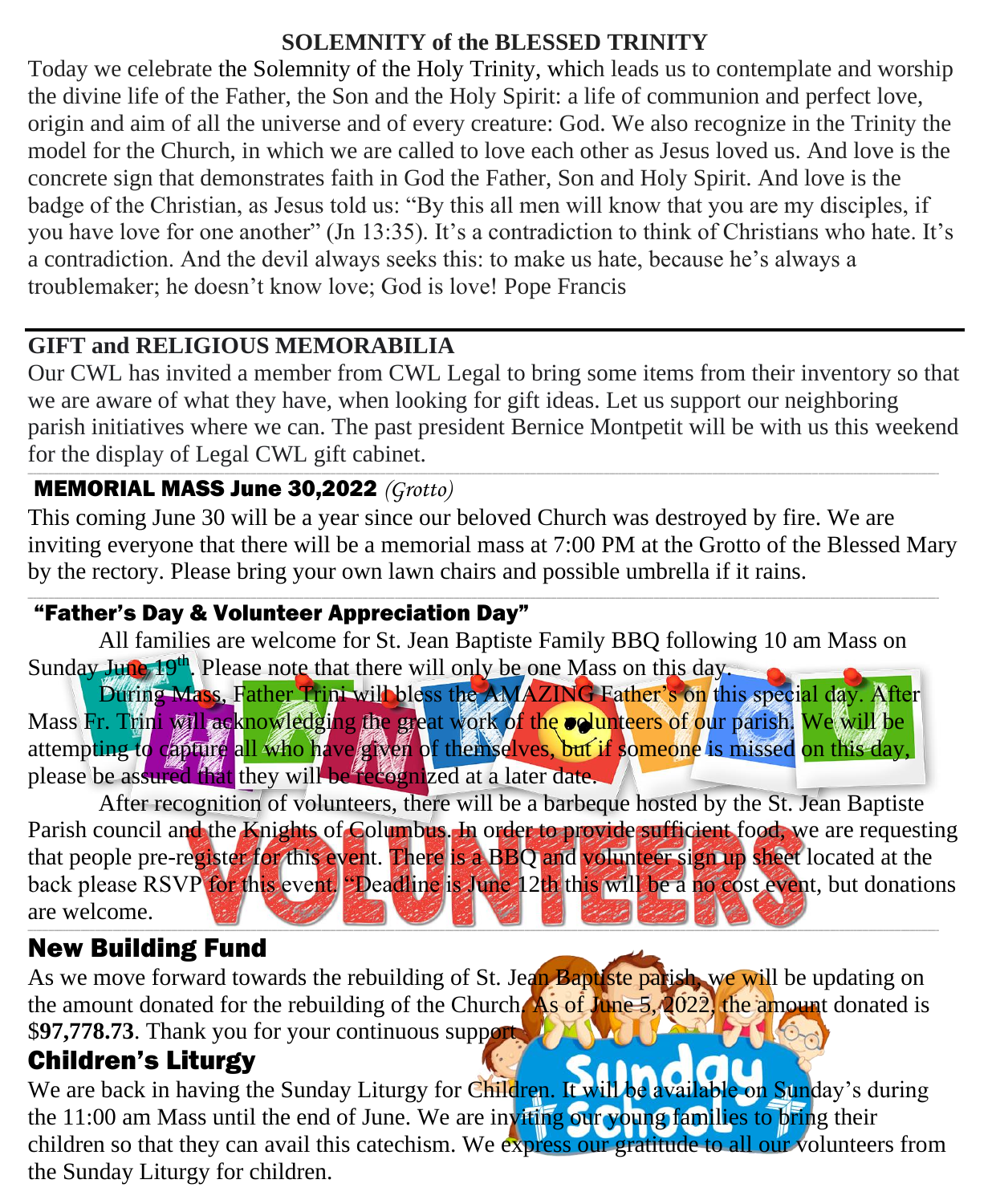## Feast of St. Jean Baptiste – Pilgrimage 2022

On Saturday June 25 you are invited to take your walking stick and join us for a 22 km walk. It is a great opportunity to set aside your worries and to enter a personal journey. Everyone is welcome!

8:00 am Meeting at the Rectory St. Jean Baptiste parish in Morinville. We will meet outside near the statue of Mother Mary.

8:15 am Blessing from Fr Trini

8:20 am – 3:00 pm Walk to St. Albert

As we walk, we are invited to pray for peace, for reconciliation, for Pope Francis, and for all parishioners who are waiting for the bells to ring again in Morinville.

Each pilgrim will receive a certificate attesting that you have completed the pilgrimage.

If you are interested, please contact Pierre Rousseau at **[japrousseau@shaw.ca](mailto:japrousseau@shaw.ca)**. The details will be sent directly to you.

\_\_\_\_\_\_\_\_\_\_\_\_\_\_\_\_\_\_\_\_\_\_\_\_\_\_\_\_\_\_\_\_\_\_\_\_\_\_\_\_\_\_\_\_\_\_\_\_\_\_\_\_\_\_\_\_\_\_\_\_\_\_\_\_\_\_\_\_\_\_\_\_\_\_\_\_\_



It's time again, we are collecting donations to the Morinville Food bank. We have a collection after the celebration of the mass this coming June 18 and 19. Thank you for your generosity.

# Fidelity Day 2020, 2021 and 2022 June 26th, 2022 9:00 AM

Name of the Couple: \_\_\_\_\_\_\_\_\_\_\_\_\_\_\_\_\_\_\_\_\_\_\_\_\_\_\_\_\_\_\_\_\_\_\_\_\_\_\_\_\_\_\_

Date/Year of Wedding:

Address: \_\_\_\_\_\_\_\_\_\_\_\_\_\_\_\_\_\_\_\_\_\_\_\_\_\_\_\_\_\_\_\_\_\_\_\_\_\_\_\_\_\_\_\_\_\_\_\_\_\_\_\_\_\_\_

In relation with our celebration of Fidelity Day next month we are asking our parishioners who are celebrating their 5th, 10th, 5th, 20th, 25th., 50th and 65th wedding anniversary, to cut, fill out this form and put in **"Reminder Please remove the bottom section of the bulletin and hand it into the collection basket or to Fr Trini no later than June 12th"**